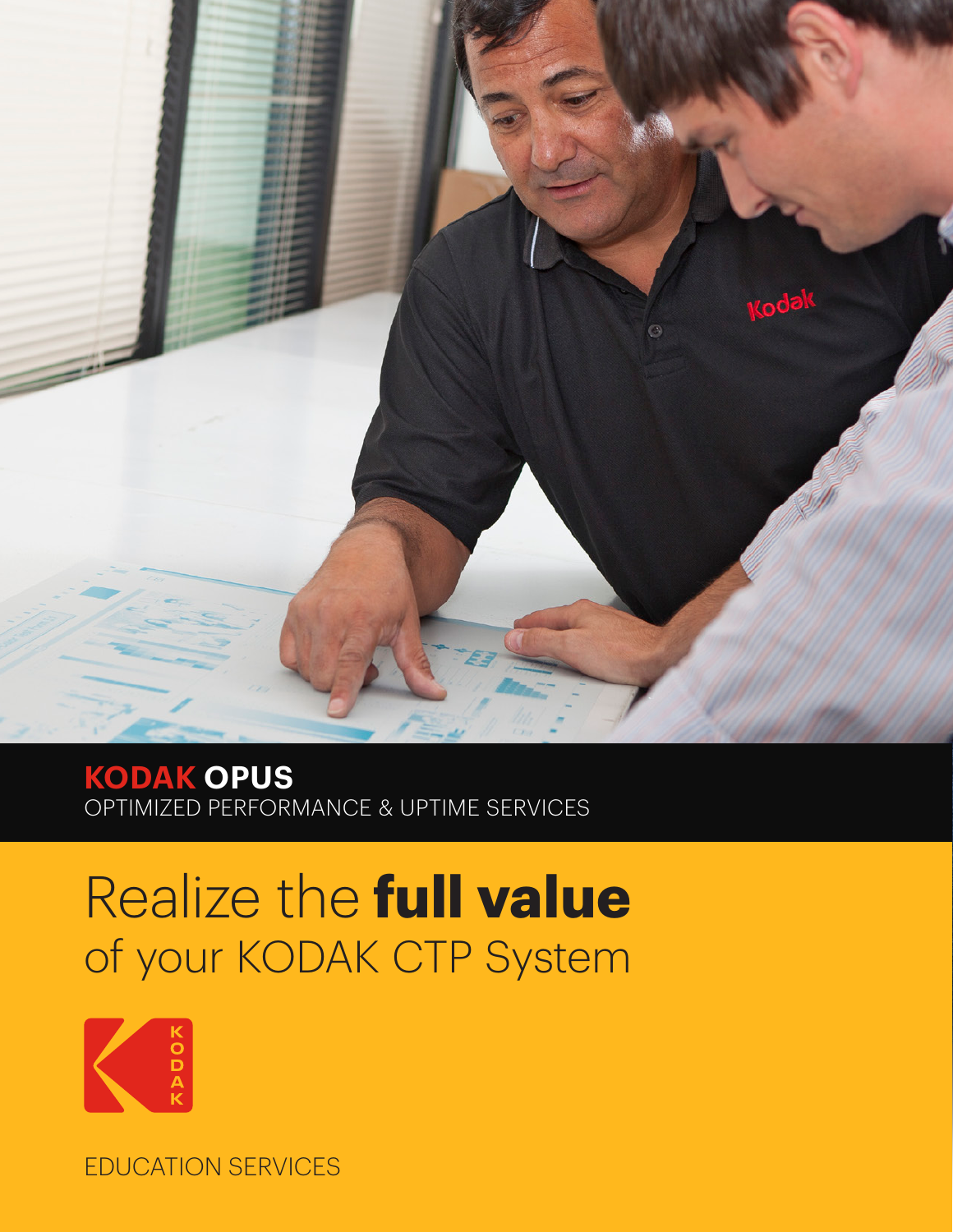# Education Services

Leverage your existing capital investment by gaining operational and productivity efficiencies with KODAK Optimized Performance & Uptime Services (OPUS). The KODAK OPUS portfolio includes Education Services and Proactive Maintenance Services.

Kodak's Education Services provide you with the training to successfully utilize your technology solutions to their maximum potential, improving productivity, achieving greater uptime, and maximizing revenue opportunities to drive profitable business results.

From initial install, to product optimization, to the installation of replacement technologies — OPUS will help you realize the full value of your KODAK Solution.

### **KODAK CTP SYSTEMS**

### Onsite Operator Training

As part of your installation of a KODAK ACHIEVE, TRENDSETTER or MAGNUS Platesetter, Kodak provides operators with hands-on training at your site. Training can be purchased separately for new operators at any time. Training includes:

- Key machine functions, including the controller
- Review of visual reference guides for operator maintenance responsibilities and tasks
- Machine troubleshooting tips

*Duration: Up to 3 hours in a single visit. Customer may have up to 3 students trained per session.*

#### Operator Efficiency Workshop for KODAK MAGNUS VLF Platesetters

Provides extensive hands-on experience for operators, including:

- Error recovery
- Efficient operation
- Importance of environmental factors
- Multi-Cassette Unit (MCU) or Automatic Pallet Loader (APL) operations

*Duration: 1 day at customer site. Customer may have up to 3 students trained per session.*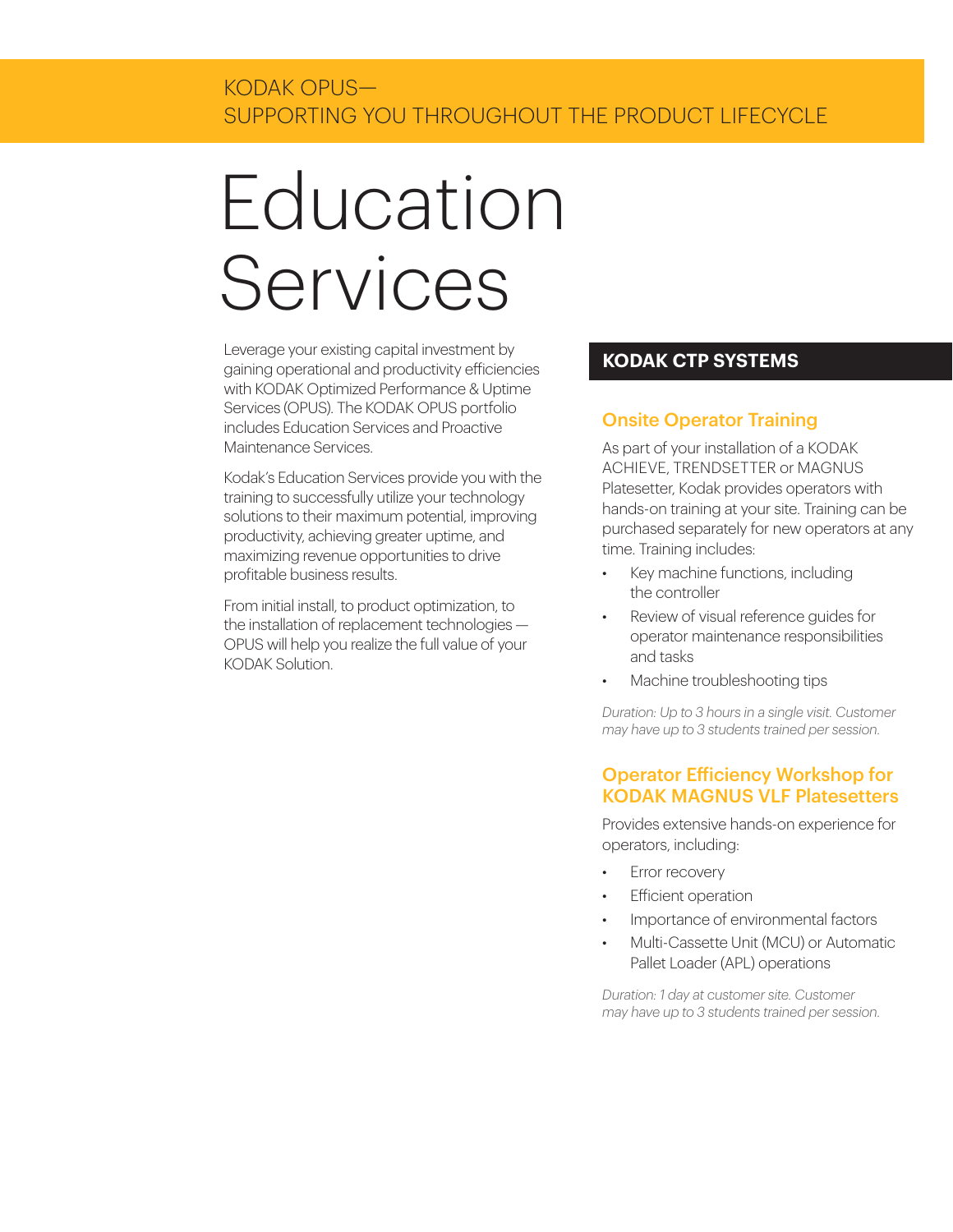#### CTP Consulting

Customized onsite training based on the individual needs of your operators. This option is commonly used to provide assistance for specific applications needs, such as software upgrades and new features training.

*Kodak will provide an estimated duration and training agenda based on the needs of your operators.*

#### Uptime Training for KODAK GENERATION NEWS and TRENDSETTER NEWS Platesetters

For Newspaper customers on a Shared Service Plan or a Remote Service Plan, we offer a comprehensive technical maintenance course for qualified maintenance staff to maintain these platesetters in coordination with Kodak support. The program enables business owners to:

- Maximize equipment availability by having their staff perform routine maintenance and minor repairs
- Minimize repair costs by addressing minor issues before they become problems
- Optimize performance throughout the system's lifecycle

Delivered by Kodak's subject matter experts, the course covers the technical content from current Kodak service engineer training.

Each participant will receive supplemental material including multimedia videos, system CDs, Visual Reference Guides, and relevant white papers.

Course content includes:

- Systems overview (digital platemaking, device components & functionality, plate handling, mechanical/electrical systems, and the workstation)
- Planned maintenance procedures
- Troubleshooting procedures
- How to efficiently escalate problems to Kodak's Technical Response Center

This course does not cover thermal head troubleshooting or maintenance.

*Duration: 5 days at a Kodak training facility. Per seat charge for each student. Customer may have up to 4 students trained in a single class.*